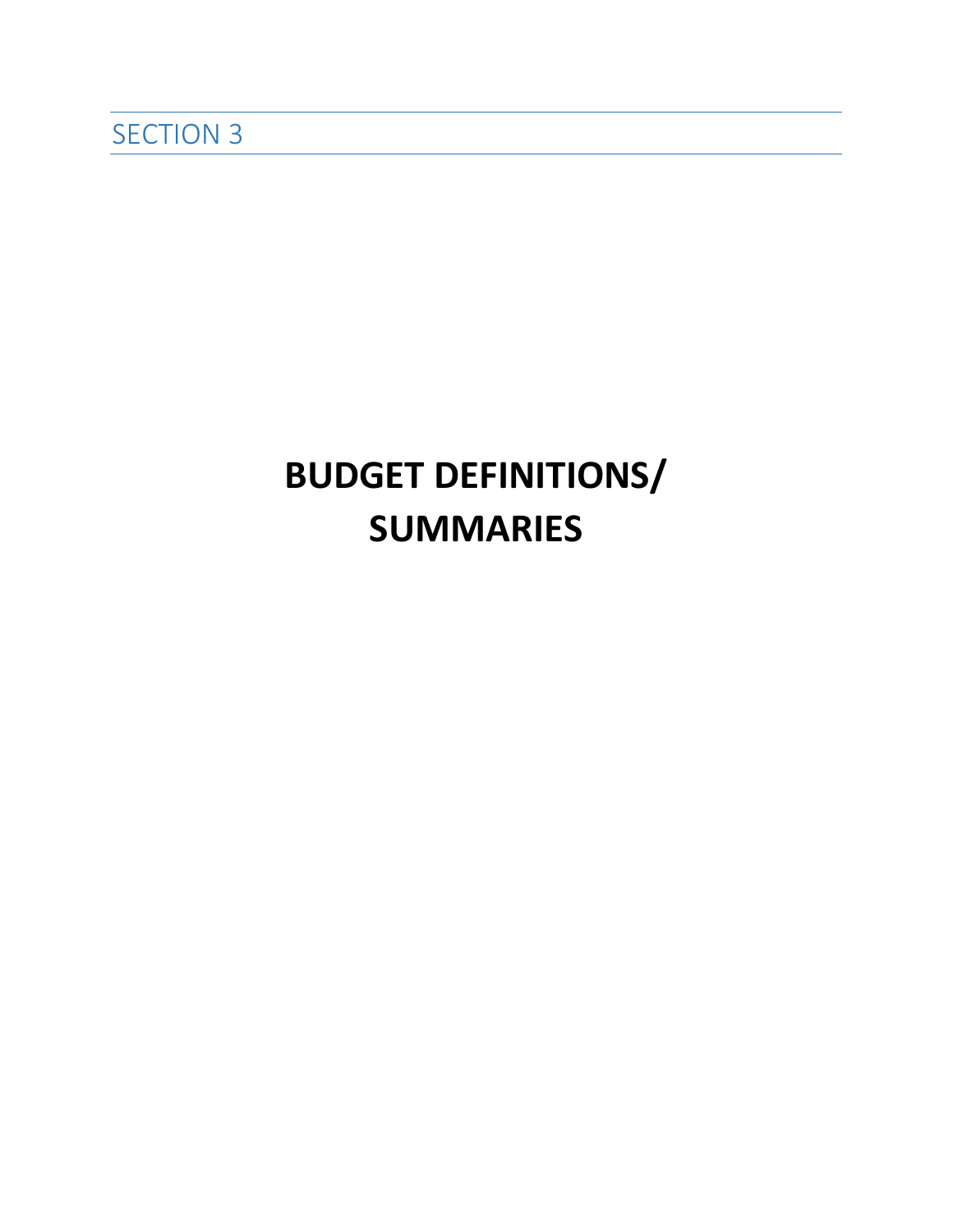# FY 2022-23 Budget by Expenditure Category

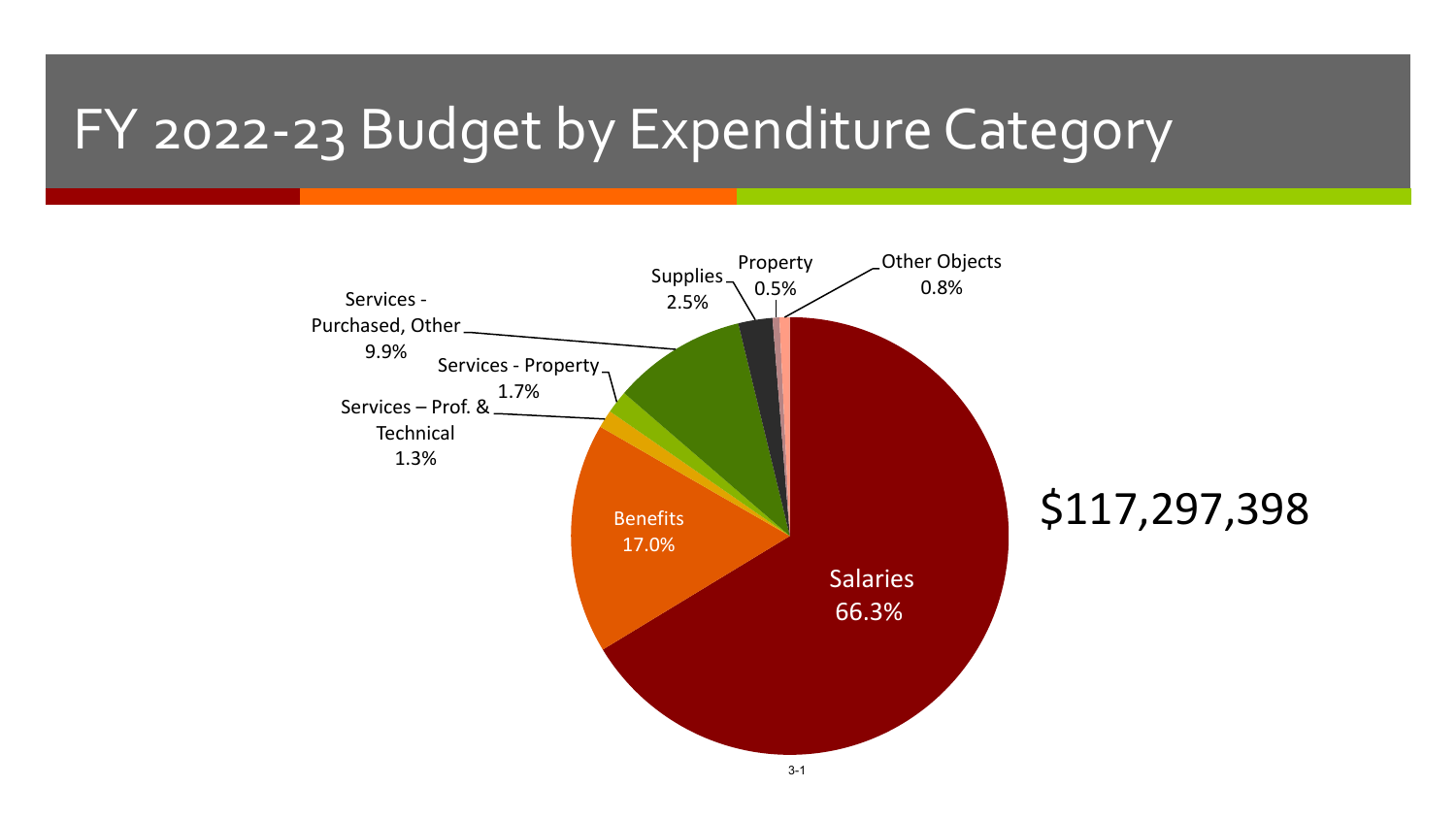|                                                             |             |    | 2021-22 Approved Budget<br>2020-21 Actual |            |     |                          |                                     |            |     | 2022-23 BOE Request | 2022-23 vs 2021-22   |           |  |
|-------------------------------------------------------------|-------------|----|-------------------------------------------|------------|-----|--------------------------|-------------------------------------|------------|-----|---------------------|----------------------|-----------|--|
| <b>Object Description</b>                                   | <b>Code</b> |    | \$                                        | <b>FTE</b> |     | \$                       | % Change                            | <b>FTE</b> |     | \$.                 | Incr/(Decr) \$       | % Change  |  |
| <b>Salaries Total</b>                                       | 100         | \$ | 71,592,730                                | 883.080    | -\$ | 74,064,685               | 3.45%                               | 959.623    | - Ś | 77,970,511          | \$<br>3,905,826      | 5.27%     |  |
| <b>Employee Benefits Total</b>                              | 200         | \$ | 17,676,186                                |            | \$  | 18,744,066               | 6.04%                               |            | \$  | 19,998,245          | \$<br>1,254,179      | 6.69%     |  |
| <b>Purchased Professional Services Total</b>                | 300         | \$ | 1,402,577                                 |            | \$  | 1,359,987                | $-3.04%$                            |            | \$  | 1,556,662           | \$<br>196,675        | 14.46%    |  |
| <b>Purchased Property Services Total</b>                    | 400         | \$ | 1,786,456                                 |            | \$  | 2,014,400                | 12.76%                              |            | \$  | 1,981,700           | \$<br>(32,700)       | $-1.62%$  |  |
| <b>Purchased Other Services Total</b>                       | 500         | \$ | 9,964,484                                 |            | \$  | 11,853,859               | 18.96%                              |            | \$  | 11,615,776          | \$<br>(238,083)      | $-2.01%$  |  |
| <b>Supplies Total</b>                                       | 600         | \$ | 2,964,984                                 |            | \$  | 2,648,878                | $-10.66%$                           |            | \$  | 2,966,161           | \$<br>317,283        | 11.98%    |  |
| <b>Property Total</b>                                       | 700         | \$ | 1,393,052                                 |            | \$  | 733,162                  | $-47.37%$                           |            | \$  | 598,424             | \$<br>(134, 738)     | $-18.38%$ |  |
| <b>Miscellaneous Total</b>                                  | 800         | \$ | 1,344,001                                 |            | \$  | 877,621                  | $-34.70%$                           |            | \$  | 892,920             | \$<br>15,299         | 1.74%     |  |
| <b>Other Objects Total</b>                                  | 900         | \$ | $\blacksquare$                            |            | \$  | $\overline{\phantom{a}}$ | #DIV/0!                             |            | \$  |                     | \$<br>$\blacksquare$ | #DIV/0!   |  |
| <b>Munis Report Total</b>                                   |             |    | \$108,124,469                             | 883.080    | \$  | 112,296,658              | 3.86%                               | 959.623    |     | \$117,580,398       | 5,283,740            | 4.71%     |  |
| Student Enrollment per NESDEC (including Pre-K, Out Placed) |             |    | 6,777                                     |            |     | 6,915                    |                                     |            |     | 6,856               |                      |           |  |
|                                                             |             |    |                                           |            |     |                          | Add Ons:                            |            |     |                     |                      |           |  |
|                                                             |             |    |                                           |            |     |                          | <b>Athletics Special Revenue</b>    |            | \$  | (300,000)           |                      | $-0.27%$  |  |
|                                                             |             |    |                                           |            |     |                          | <b>Elementary Strings Salaries</b>  |            | \$  | 150,000             |                      | 0.13%     |  |
|                                                             |             |    |                                           |            |     |                          | Spanish/World Language-Elemen \$    |            |     | 107,000             |                      | 0.10%     |  |
|                                                             |             |    |                                           |            |     |                          | <b>Reduce 3 Elementary sections</b> |            | \$  | (240,000)           |                      | $-0.21%$  |  |
|                                                             |             |    |                                           |            |     |                          | Subtotal                            |            | \$  | (283,000)           |                      | $-0.25%$  |  |
|                                                             |             |    |                                           |            |     |                          | \$112,296,658                       |            |     | \$117,297,398       | \$5,000,740          | 4.45%     |  |

## **Trumbull Board of Education Expense vs Budget Summary**

**22-23 Budget**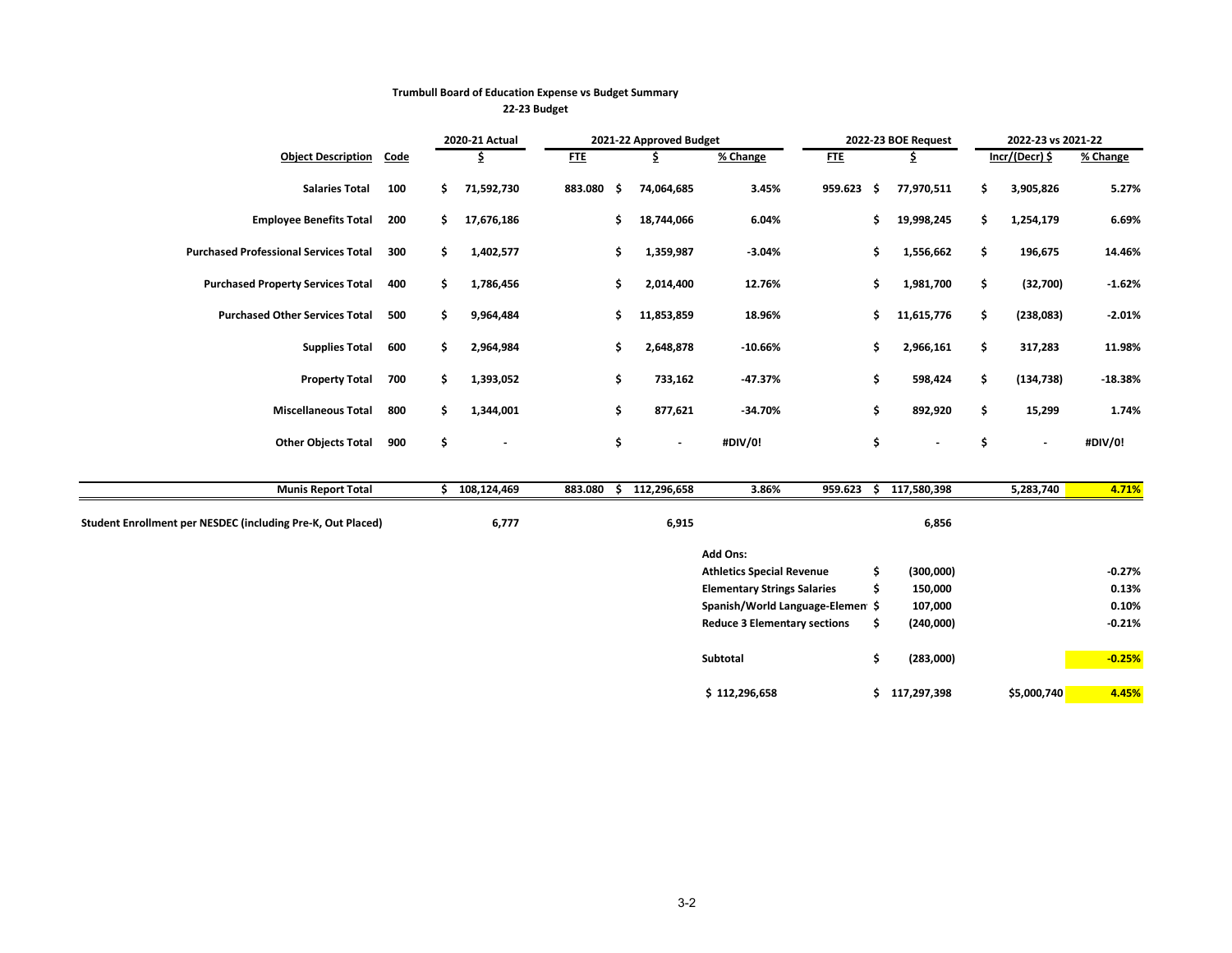#### **Trumbull Board of Education Expense vs Budget Summary 22-23 Budget**

|                                              |      | 2020-21 Actual |            |                                | 2021-22 Approved Budget |           |                          | 2022-23 BOE Request | 2022-23 vs 2021-22 |    |                  |           |
|----------------------------------------------|------|----------------|------------|--------------------------------|-------------------------|-----------|--------------------------|---------------------|--------------------|----|------------------|-----------|
| <b>Object Description</b>                    | Code |                | \$.        | <b>FTE</b>                     | \$.                     | % Change  | <b>FTE</b>               |                     | \$.                |    | $Incr/(Decr)$ \$ | % Change  |
| <b>Salaries</b>                              |      |                |            |                                |                         |           |                          |                     |                    |    |                  |           |
| Admin/Supervisors                            |      | Ś              | 4,355,958  | 28.500<br>-\$                  | 4,672,445               | 7.27%     | 29.540 \$                |                     | 5,012,944          | \$ | 340,499          | 7.29%     |
| Teachers                                     |      | Ś              | 52,072,072 | 569.860<br>$\ddot{\varsigma}$  | 54,603,505              | 4.86%     | 584.563 \$               |                     | 56,450,515         | \$ | 1,847,010        | 3.38%     |
| Custodians/Maintenance                       |      | Ś              | 3,662,721  | 64.750<br>\$                   | 3,712,660               | 1.36%     | 66.500 \$                |                     | 3,981,328          | \$ | 268,668          | 7.24%     |
| <b>Tech Support</b>                          |      | Ś              | 482,285    | 6.000<br>-\$                   | 534,412                 | 10.81%    | $6.000$ \$               |                     | 514,173            | \$ | (20, 239)        | $-3.79%$  |
| Admin Support                                |      | Ś              | 2,715,029  | 48.600<br>\$                   | 2,710,804               | $-0.16%$  | 48.250 \$                |                     | 2,746,045          | Ś. | 35,241           | 1.30%     |
| Paras & Aides                                |      | Ś              | 3,840,839  | 140.370<br>\$                  | 4,369,946               | 13.78%    | 198.770 \$               |                     | 5,481,140          | \$ | 1,111,194        | 25.43%    |
| Substitutes                                  |      | Ś              | 945,520    | \$<br>$\overline{\phantom{a}}$ | 872,435                 | $-7.73%$  | $\overline{\phantom{a}}$ | \$                  | 849,900            | \$ | (22, 535)        | $-2.58%$  |
| Coaches & Advisors                           |      | Ś              | 646,082    | Ś<br>$\overline{\phantom{a}}$  | 695,045                 | 7.58%     |                          | \$                  | 846,161            | \$ | 151,116          | 21.74%    |
| Salaries Other                               |      | Ś              | 1,329,937  | 25.000<br>\$                   | 1,584,765               | 19.16%    | 26.000                   | -\$                 | 1,690,303          | \$ | 105,538          | 6.66%     |
| Misc Salary Items                            |      | Ś              | 1,542,286  | Ś<br>$\overline{a}$            | 308,668                 | -79.99%   |                          | Ś                   | 398,000            | \$ | 89,332           | 28.94%    |
| <b>Salaries Total</b>                        | 100  | Ś              | 71,592,730 | 883.080<br>\$.                 | 74,064,685              | 3.45%     | 959.623                  | -\$                 | 77,970,511         | \$ | 3,905,826        | 5.27%     |
| <b>Employee Benefits</b>                     |      |                |            |                                |                         |           |                          |                     |                    |    |                  |           |
| Health Insurance                             |      | Ś              | 15,368,026 | \$                             | 16,201,647              | 5.42%     |                          | \$                  | 17,478,864         | \$ | 1,277,217        | 7.88%     |
| <b>FICA</b>                                  |      | Ś              | 1,735,472  | \$                             | 1,882,323               | 8.46%     |                          | Ś                   | 1,932,381          | \$ | 50,058           | 2.66%     |
| Other Insurance                              |      | Ś              | 314,049    | Ś                              | 336,501                 | 7.15%     |                          | \$                  | 339,000            | \$ | 2,499            | 0.74%     |
| Unemployment                                 |      | Ś              | 72,128     | \$                             | 130,000                 | 80.24%    |                          | \$                  | 50,000             | \$ | (80,000)         | $-61.54%$ |
| <b>Benefits Other</b>                        |      | Ś              | 186,511    | Ś                              | 193,595                 | 3.80%     |                          | Ś                   | 198,000            | \$ | 4,405            | 2.28%     |
| <b>Employee Benefits Total</b>               | 200  | \$             | 17,676,186 | Ś                              | 18,744,066              | 6.04%     |                          | \$                  | 19,998,245         | \$ | 1,254,179        | 6.69%     |
| <b>Purchased Professional Services</b>       |      |                |            |                                |                         |           |                          |                     |                    |    |                  |           |
| Legal                                        |      | \$             | 186,412    | \$                             | 260,000                 | 39.48%    |                          | \$                  | 250,000            | \$ | (10,000)         | $-3.85%$  |
| Service Contracts                            |      | \$             | 360,442    | \$                             | 415,087                 | 15.16%    |                          | \$                  | 464,667            | \$ | 49,580           | 11.94%    |
| Consultants                                  |      | Ś              | 442,551    | Ś                              | 225,000                 | $-49.16%$ |                          | \$                  | 275,000            | \$ | 50,000           | 22.22%    |
| <b>Other Prof Services</b>                   |      | Ś              | 413,171    | Ś                              | 459,900                 | 11.31%    |                          | \$                  | 566,995            | \$ | 107,095          | 23.29%    |
| <b>Purchased Professional Services Total</b> | 300  | Ś              | 1,402,577  | Ś                              | 1,359,987               | $-3.04%$  |                          | Ś                   | 1,556,662          | \$ | 196,675          | 14.46%    |
| <b>Purchased Property Services</b>           |      |                |            |                                |                         |           |                          |                     |                    |    |                  |           |
| <b>Utilities</b>                             |      | Ś              | 1,167,619  | \$                             | 1,289,000               | 10.40%    |                          | \$                  | 1,180,000          | \$ | (109,000)        | $-8.46%$  |
| Repairs & Svc Fees                           |      | Ś              | 267,250    | \$                             | 348,500                 | 30.40%    |                          | \$                  | 425,200            | \$ | 76,700           | 22.01%    |
| Copiers                                      |      | Ś              | 254,912    | \$                             | 265,000                 | 3.96%     |                          | \$                  | 265,000            | \$ |                  | 0.00%     |
| Other Purch'd Property Svcs                  |      | Ś.             | 96,675     | \$                             | 111,900                 | 15.75%    |                          | \$                  | 111,500            | \$ | (400)            | $-0.36%$  |
| <b>Purchased Property Services Total</b>     | 400  | Ś              | 1,786,456  | Ś                              | 2,014,400               | 12.76%    |                          | Ś                   | 1,981,700          | \$ | (32,700)         | $-1.62%$  |
| <b>Purchased Other Services</b>              |      |                |            |                                |                         |           |                          |                     |                    |    |                  |           |
| Transportation                               |      | \$             | 4,315,755  | \$                             | 6,152,707               | 42.56%    |                          | \$                  | 6,534,129          | \$ | 381,422          | 6.20%     |
| Communications                               |      | Ś              | 287,750    | \$                             | 275,250                 | $-4.34%$  |                          | \$                  | 299,700            | \$ | 24,450           | 8.88%     |
| Postage                                      |      | Ś              | 25,227     | Ś                              | 40,000                  | 58.56%    |                          | \$                  | 46,000             | \$ | 6,000            | 15.00%    |
| Advertising                                  |      | Ś              | 1,307      | Ś                              | 1,200                   | $-8.19%$  |                          | \$                  | 2,975              | \$ | 1,775            | 147.92%   |
| Interns                                      |      | Ś              | 251,450    | \$                             | 296,400                 | 17.88%    |                          | \$                  | 341,250            | \$ | 44,850           | 15.13%    |
| Tuition                                      |      | Ś              | 4,847,790  | \$                             | 4,750,000               | $-2.02%$  |                          | \$                  | 3,961,698          | \$ | (788, 302)       | $-16.60%$ |
| Printing                                     |      | Ś              | 9,360      | Ś                              | 14,950                  | 59.72%    |                          | \$                  | 13,750             | \$ | (1,200)          | $-8.03%$  |
| Other Purch'd Svcs                           |      | Ś              | 225,845    | \$                             | 323,352                 | 43.17%    |                          | \$                  | 416,274            | \$ | 92,922           | 28.74%    |
| <b>Purchased Other Services Total</b>        | 500  | Ś              | 9,964,484  | Ś                              | 11,853,859              | 18.96%    |                          | Ś                   | 11,615,776         | \$ | (238,083)        | $-2.01%$  |
| <b>Supplies</b>                              |      |                |            |                                |                         |           |                          |                     |                    |    |                  |           |
| Supplies-Teaching                            |      | \$             | 649,224    | Ś                              | 601,227                 | $-7.39%$  |                          | \$                  | 705,685            | \$ | 104,458          | 17.37%    |
|                                              |      |                |            |                                |                         |           |                          |                     |                    |    |                  |           |